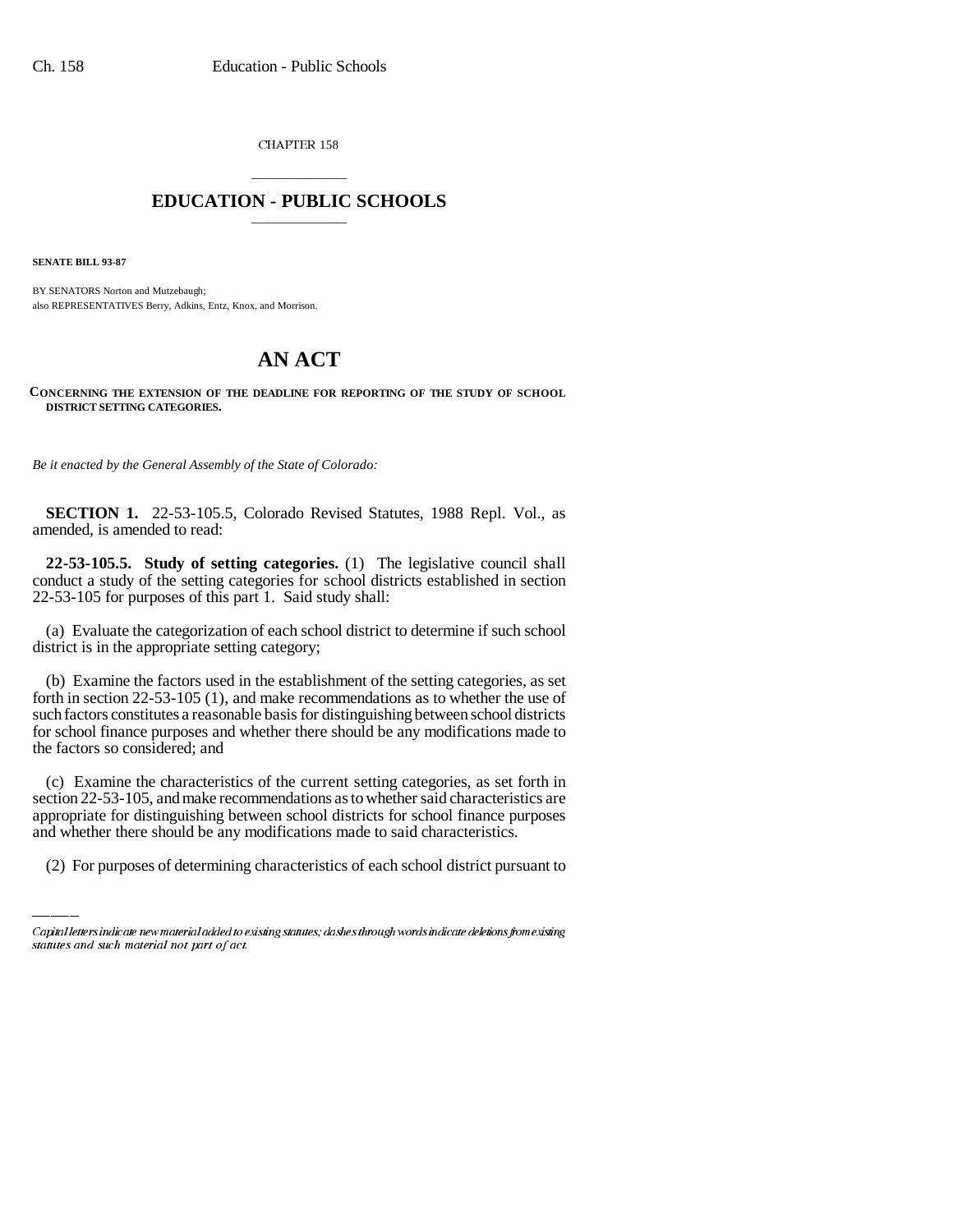subsection (1) of this section, the legislative council shall utilize:

(a) Digitized census data from the bureau of the census, United States department of commerce, including, but not limited to: Levels of income; the number of single-parent households; housing values; the dominant language spoken in households; the level of educational attainment of parents; age stratification; and housing costs; and

(b) Data regarding reduced and free meals provided pursuant to the "National School Lunch Act", 42 U.S.C. sec. 1751 et seq.

(3) As part of the study, the legislative council shall conduct an analysis of:

(a) Additional funding sources available to school districts in each setting category; and

(b) The per pupil operating costs of school districts in each setting category.

(4) BASED UPON THE ANALYSIS, FINDINGS, AND CONCLUSIONS OF THE PORTION OF THE STUDY CONTAINED IN SUBSECTIONS (1) AND (3) OF THIS SECTION, THE LEGISLATIVE COUNCIL STAFF SHALL ALSO INCLUDE IN THE STUDY:

(a) RECOMMENDATIONS CONCERNING THE DETERMINATION OF FUNDING COMPONENT VALUES WHICH REFLECT COST-OF-LIVING REGIONS AND THE DETERMINATION OF ENROLLMENT-BASED INSTRUCTIONAL UNIT FUNDING RATIOS WHICH CAN THEN BE CALIBRATED TO RECOGNIZE THE EXTENT TO WHICH A SCHOOL DISTRICT'S ENROLLMENT IS COMPRISED OF "AT-RISK" PUPILS;

(b) RECOMMENDATIONS CONCERNING THE COLLECTION OF ADDITIONAL DATA, INCLUDING, BUT NOT LIMITED TO, STUDENT MOBILITY RATES, FEE AND TUITION REVENUE, PERCENTAGE OF STUDENT POPULATION COMPRISED OF SPECIAL EDUCATION STUDENTS, AND ASSESSED VALUATION PER PUPIL, TO IMPROVE THE EXISTING SCHOOL FINANCE DATABASE WHICH CAN THEN BE USED TO FURTHER ANALYZE SCHOOL FINANCE ISSUES AND TO DEVELOP A FUTURE SCHOOL FINANCE POLICY WHICH IS LESS RELIANT ON WEALTH-BASED FACTORS;

(c) RECOMMENDATIONS CONCERNING THE EQUALIZATION OF ADDITIONAL REVENUE AVAILABLE TO SCHOOL DISTRICTS.

(5) THE STUDY SHALL ALSO INCLUDE AN EVALUATION OF THE IMPACTS OF SECTION 20 OF ARTICLE X OF THE STATE CONSTITUTION ON SCHOOL DISTRICT SETTING CATEGORIES INCLUDING, BUT NOT LIMITED TO:

(a) BECAUSE THE DEFINITION OF FISCAL YEAR SPENDING UNDER SECTION 20 OF ARTICLE X OF THE STATE CONSTITUTION INCLUDES SPENDING FROM ALL SCHOOL DISTRICT FUNDING SOURCES, CONSIDERATION OF HOW THE CRITERIA FOR SETTING CATEGORIES WOULD BE IMPACTED IF THE DIFFERENT FUNDING SOURCES WERE COMBINED FOR PURPOSES OF THIS ARTICLE. FOR PURPOSES OF THIS PARAGRAPH (a), "SCHOOL DISTRICT FUNDING SOURCES" INCLUDES STATE EQUALIZATION SUPPORT, STATE CATEGORICAL PROGRAM SUPPORT, SCHOOL DISTRICT PROPERTY TAXES, SPECIFIC OWNERSHIP TAXES, FEDERAL FUNDS NOT SPECIFICALLY TIED TO AN